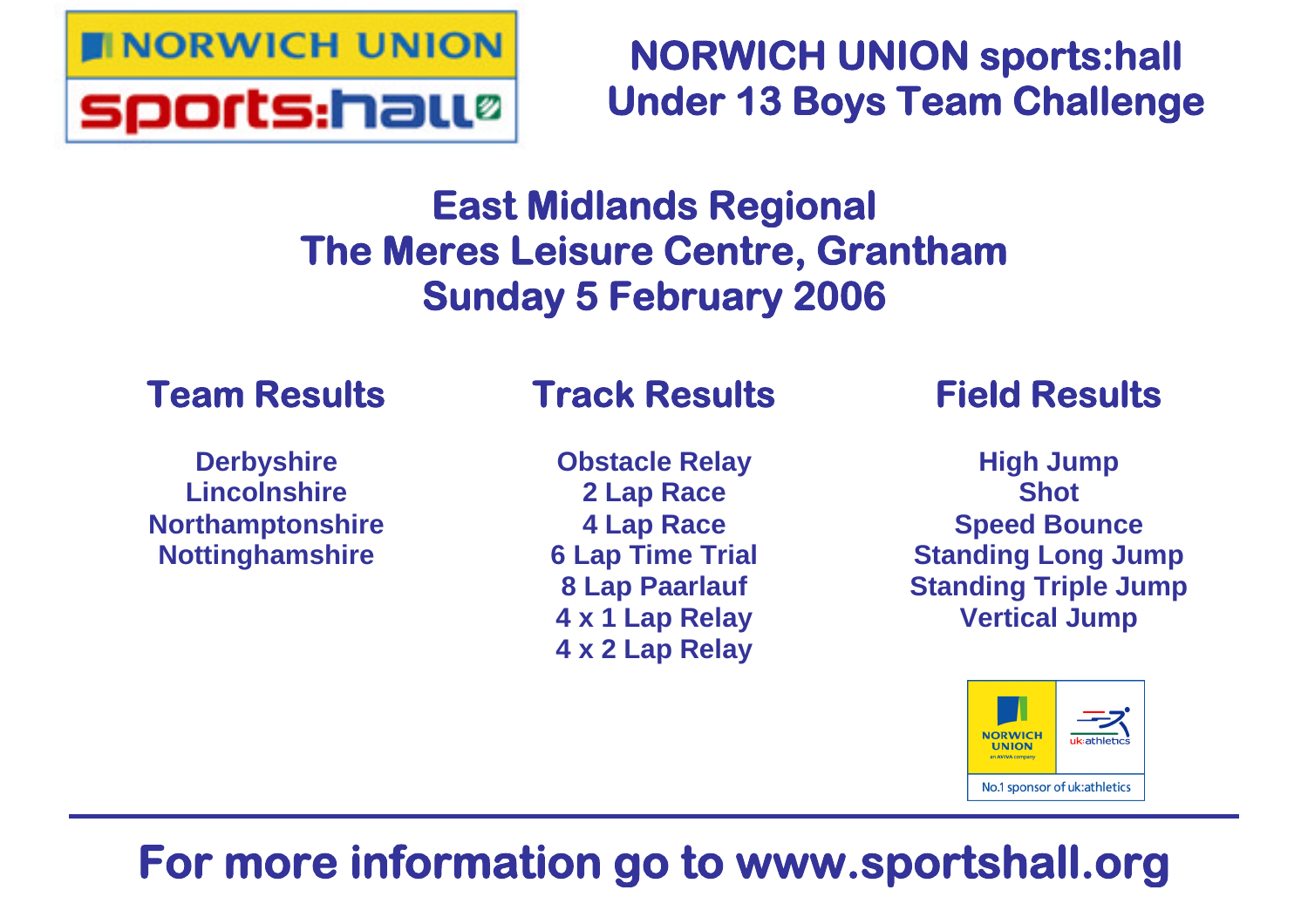### **Competition Results**

|         | <b>Competition:</b> | NUS-East Midlands Regional Under 13 Boys |              |           |    |     | Venue: |     |     | The Meres Leisure Centre, Grantham |    |    |           |            |            | 5 Feb 2006 | <b>Date</b> |
|---------|---------------------|------------------------------------------|--------------|-----------|----|-----|--------|-----|-----|------------------------------------|----|----|-----------|------------|------------|------------|-------------|
| Ranking | Team                | Colour                                   | <b>Score</b> | <b>OR</b> | P8 | 4x1 | 4x2    | 2LR | 4LR | 6LR                                | HJ | S. | <b>SB</b> | <b>SLJ</b> | <b>STJ</b> | VJ         |             |
|         | Nottinghamshire     | green                                    | 758          | 70        | 70 | 70  | 70     | 58  | 52  | 50                                 | 56 | 50 | 58        | 58         | 46         | -50        |             |
|         | Derbyshire          | orange                                   | 658          | 60        | 60 | 50  | 60     | 48  | 52  | 56                                 | 46 | 50 | 34        | 44         | 48         | -50        |             |
|         | Lincolnshire        | navy                                     | 612          | 50        | 50 | 60  | 50     | 42  | 44  | 44                                 | 28 | 50 | 50        | 42         | 56         | 46         |             |
|         | Northamptonshire    | red                                      | 492          | 40        | 40 | 40  | 40     | 36  | 36  | 34                                 | 38 | 34 | 42        | 40         | 34         | -38        |             |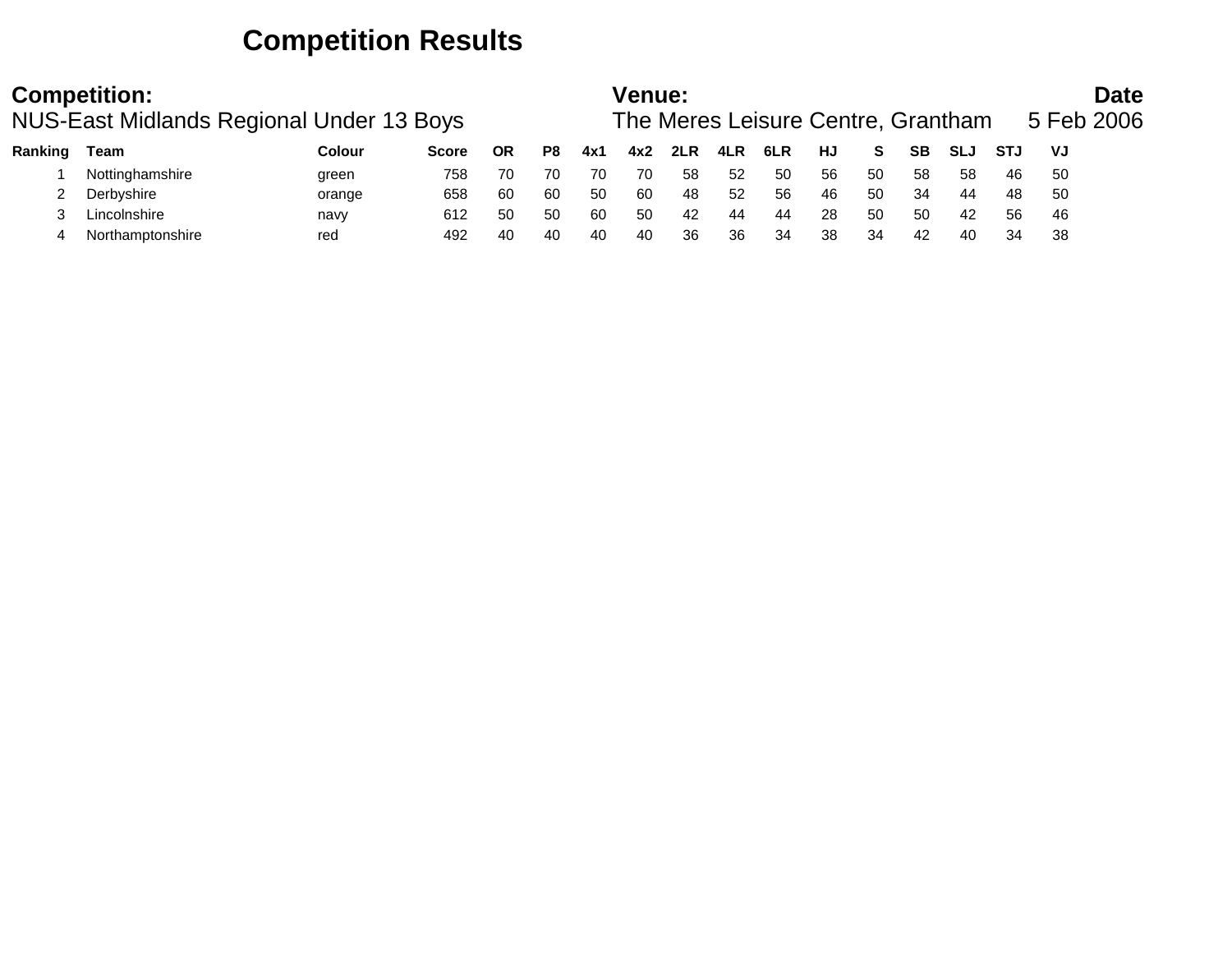# **Team Results Derbyshire (orange)**

|         | <b>Competition:</b> |                           | NUS-East Midlands Regional Under 13 Boys |              |           |                |      | <b>Venue:</b>     |      |                   |      |       |    | The Meres Leisure Centre, Grantham |            |            |                | <b>Date</b><br>5 Feb 2006 |
|---------|---------------------|---------------------------|------------------------------------------|--------------|-----------|----------------|------|-------------------|------|-------------------|------|-------|----|------------------------------------|------------|------------|----------------|---------------------------|
| Ranking | Team                |                           | Colour                                   | <b>Score</b> | <b>OR</b> | P <sub>8</sub> | 4x1  | 4x2               | 2LR  | 4LR               | 6LR  | HJ    | S  | <b>SB</b>                          | <b>SLJ</b> | <b>STJ</b> | VJ             |                           |
|         | Nottinghamshire     |                           | green                                    | 758          | 70        | 70             | 70   | 70                | 58   | 52                | 50   | 56    | 50 | 58                                 | 58         | 46         | 50             |                           |
| 2       | Derbyshire          |                           | orange                                   | 658          | 60        | 60             | 50   | 60                | 48   | 52                | 56   | 46    | 50 | 34                                 | 44         | 48         | 50             |                           |
| 3       | Lincolnshire        |                           | navy                                     | 612          | 50        | 50             | 60   | 50                | 42   | 44                | 44   | 28    | 50 | 50                                 | 42         | 56         | 46             |                           |
| 4       | Northamptonshire    |                           | red                                      | 492          | 40        | 40             | 40   | 40                | 36   | 36                | 34   | 38    | 34 | 42                                 | 40         | 34         | 38             |                           |
|         | <b>Comp No Name</b> |                           |                                          | <b>Event</b> |           | Perf1          |      | Perf <sub>2</sub> |      | Perf <sub>3</sub> |      | Perf4 |    | <b>Best</b>                        |            | Ranking    |                | <b>Points</b>             |
|         |                     | <b>Scott Douglas</b>      |                                          | 2LR          |           |                | 24.7 |                   | 24.3 |                   |      |       |    | 24.3                               |            |            | 3              | 26                        |
|         |                     | <b>Scott Douglas</b>      |                                          | HJ           |           |                | 1.20 |                   |      |                   |      |       |    |                                    | 1.20       |            | 5              | 22                        |
|         | 2                   | Sam Glenn                 |                                          | 2LR          |           |                | 25.6 |                   | 25.3 |                   |      |       |    | 25.3                               |            |            | 5              | 22                        |
|         | $\overline{2}$      | Sam Glenn                 |                                          | <b>SLJ</b>   |           | 2.11           |      | 2.11              |      | 2.02              |      | 2.12  |    | 2.12                               |            |            | 3              | 26                        |
|         | 3                   | <b>Charlie Waterhouse</b> |                                          | 4LR          |           |                | 55.0 |                   | 56.0 |                   |      |       |    | 56.0                               |            |            | 5              | 22                        |
|         | 3                   | <b>Charlie Waterhouse</b> |                                          | <b>STJ</b>   |           |                | 0.00 |                   | 0.00 | 6.08              |      | 6.02  |    | 6.08                               |            |            | $\overline{2}$ | 28                        |
|         | 4                   | <b>Michael Bosworth</b>   |                                          | 6LR          |           | 1:21.9         |      |                   |      |                   |      |       |    | 1:21.9                             |            |            |                | 30                        |
|         | 4                   | <b>Michael Bosworth</b>   |                                          | VJ           |           |                | 53   |                   | 52   |                   | 52   |       | 56 |                                    | 56         |            |                | 30                        |
|         | 5                   | Joe Holt                  |                                          | 4LR          |           |                | 52.6 |                   | 52.2 |                   |      |       |    | 52.2                               |            |            |                | 30                        |
|         | 5                   | Joe Holt                  |                                          | <b>SLJ</b>   |           |                | 1.82 |                   | 1.64 |                   | 1.66 | 1.62  |    | 1.82                               |            |            |                | 18                        |
|         | 6                   | <b>Matt Kirkland</b>      |                                          | <b>SB</b>    |           |                | 61   |                   |      |                   |      |       |    |                                    | 61         |            | 8              | 16                        |
|         |                     | <b>Ben Connor</b>         |                                          | 6LR          |           | 1:25.3         |      |                   |      |                   |      |       |    | 1:25.3                             |            |            | 3              | 26                        |
|         | $\overline{7}$      | <b>Ben Connor</b>         |                                          | HJ           |           |                | 1.20 |                   |      |                   |      |       |    |                                    | 1.20       |            | 4              | 24                        |
|         | 8                   | <b>Jack Preece</b>        |                                          | S            |           | 8.91           |      |                   | 9.15 | 8.94              |      | 8.98  |    | 9.15                               |            |            | 3              | 26                        |
|         | 9                   | Kingsley Wyatt            |                                          | S            |           |                | 8.06 |                   | 7.72 |                   | 7.88 | 8.14  |    | 8.14                               |            |            | 4              | 24                        |
|         | 10                  | <b>Ryan Dickens</b>       |                                          | <b>STJ</b>   |           |                | 0.00 |                   | 5.04 |                   | 4.96 | 5.00  |    | 5.04                               |            |            | 6              | 20                        |
|         | 11                  | John Scott                |                                          | VJ           |           |                | 40   |                   | 40   |                   | 42   |       | 42 |                                    | 42         |            | 6              | 20                        |
|         | 12                  | <b>Anthony Little</b>     |                                          | <b>SB</b>    |           |                | 62   |                   |      |                   |      |       |    |                                    | 62         |            |                | 18                        |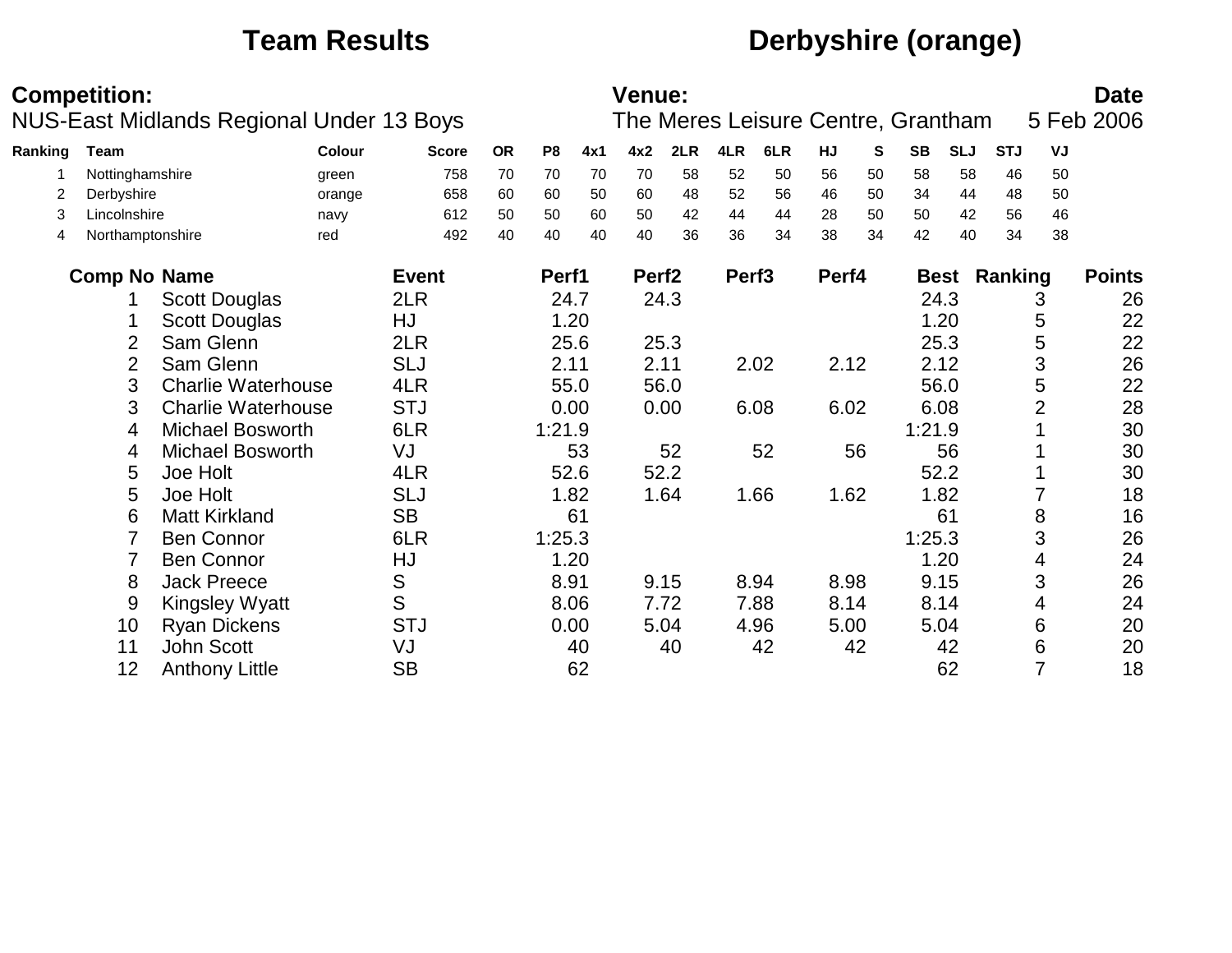# **Team Results Lincolnshire (navy)**

|         | <b>Competition:</b> |                                          |        |              |           |                |      | <b>Venue:</b>     |      |                   |      |       |    |                                    |            |            |                | <b>Date</b>   |
|---------|---------------------|------------------------------------------|--------|--------------|-----------|----------------|------|-------------------|------|-------------------|------|-------|----|------------------------------------|------------|------------|----------------|---------------|
|         |                     | NUS-East Midlands Regional Under 13 Boys |        |              |           |                |      |                   |      |                   |      |       |    | The Meres Leisure Centre, Grantham |            |            |                | 5 Feb 2006    |
| Ranking | Team                |                                          | Colour | <b>Score</b> | <b>OR</b> | P <sub>8</sub> | 4x1  | 4x2               | 2LR  | 4LR               | 6LR  | HJ    | S  | <b>SB</b>                          | <b>SLJ</b> | <b>STJ</b> | VJ             |               |
|         | Nottinghamshire     |                                          | green  | 758          | 70        | 70             | 70   | 70                | 58   | 52                | 50   | 56    | 50 | 58                                 | 58         | 46         | 50             |               |
|         | Derbyshire          |                                          | orange | 658          | 60        | 60             | 50   | 60                | 48   | 52                | 56   | 46    | 50 | 34                                 | 44         | 48         | 50             |               |
| 3       | Lincolnshire        |                                          | navy   | 612          | 50        | 50             | 60   | 50                | 42   | 44                | 44   | 28    | 50 | 50                                 | 42         | 56         | 46             |               |
| 4       | Northamptonshire    |                                          | red    | 492          | 40        | 40             | 40   | 40                | 36   | 36                | 34   | 38    | 34 | 42                                 | 40         | 34         | 38             |               |
|         | <b>Comp No Name</b> |                                          |        | <b>Event</b> |           | Perf1          |      | Perf <sub>2</sub> |      | Perf <sub>3</sub> |      | Perf4 |    | <b>Best</b>                        |            | Ranking    |                | <b>Points</b> |
|         | 13                  | Aidan McClure                            |        | 6LR          |           | 1:27.6         |      |                   |      |                   |      |       |    | 1:27.6                             |            |            | 4              | 24            |
|         | 13                  | Aidan McClure                            |        | <b>SB</b>    |           |                | 69   |                   |      |                   |      |       |    |                                    | 69         |            | 3              | 26            |
|         | 14                  | <b>Oliver Phillips</b>                   |        | 6LR          |           | 1:32.2         |      |                   |      |                   |      |       |    | 1:32.2                             |            |            | 6              | 20            |
|         | 14                  | <b>Oliver Phillips</b>                   |        | HJ           |           |                | 1.25 |                   |      |                   |      |       |    |                                    | 1.25       |            | 2              | 28            |
|         | 15                  | Peter Spencer                            |        | 2LR          |           |                | 25.2 |                   | 24.8 |                   |      |       |    | 24.8                               |            |            | 4              | 24            |
|         | 15                  | <b>Peter Spencer</b>                     |        | S            |           |                | 9.74 | 8.32              |      | 9.31              |      | 8.85  |    | 9.74                               |            |            |                | 30            |
|         | 16                  | Dylan Baker                              |        | 4LR          |           | 54.1           |      |                   | 54.4 |                   |      |       |    | 54.4                               |            |            | 3              | 26            |
|         | 16                  | <b>Dylan Baker</b>                       |        | VJ           |           |                | 50   |                   | 50   |                   | 49   |       | 53 |                                    | 53         |            | $\overline{2}$ | 28            |
|         | 17                  | <b>Shaun Downie</b>                      |        | 2LR          |           | 26.1           |      |                   | 0.0  |                   |      |       |    | 26.1                               |            |            |                | 18            |
|         | 17                  | <b>Shaun Downie</b>                      |        | <b>STJ</b>   |           |                | 6.36 | 6.34              |      |                   | 6.46 | 6.16  |    | 6.46                               |            |            |                | 30            |
|         | 18                  | <b>Ben Edwards</b>                       |        | <b>SLJ</b>   |           |                | 1.96 |                   | 1.94 |                   | 1.90 | 1.96  |    |                                    | 1.96       |            | 6              | 20            |
|         | 19                  | <b>Ozzy Griffin</b>                      |        | <b>SLJ</b>   |           |                | 1.92 |                   | 1.96 |                   | 2.02 | 1.88  |    | 2.02                               |            |            | 5              | 22            |
|         | 20                  | Ryan Hallam                              |        | 4LR          |           |                | 58.6 |                   | 0.0  |                   |      |       |    |                                    | 58.6       |            |                | 18            |
|         | 20                  | Ryan Hallam                              |        | <b>SB</b>    |           |                | 67   |                   |      |                   |      |       |    |                                    | 67         |            | 4              | 24            |
|         | 21                  | <b>Patrick Jowett</b>                    |        | <b>STJ</b>   |           |                | 5.54 |                   | 5.46 |                   | 5.48 | 5.64  |    | 5.64                               |            |            | 3              | 26            |
|         | 22                  | <b>Jake Clare</b>                        |        | S            |           |                | 7.09 |                   | 7.09 |                   | 7.12 | 7.06  |    | 7.12                               |            |            | 6              | 20            |
|         | 23                  | <b>Robin Perrin</b>                      |        | VJ           |           |                | 32   |                   | 37   |                   | 36   |       | 32 |                                    | 37         |            | $\overline{7}$ | 18            |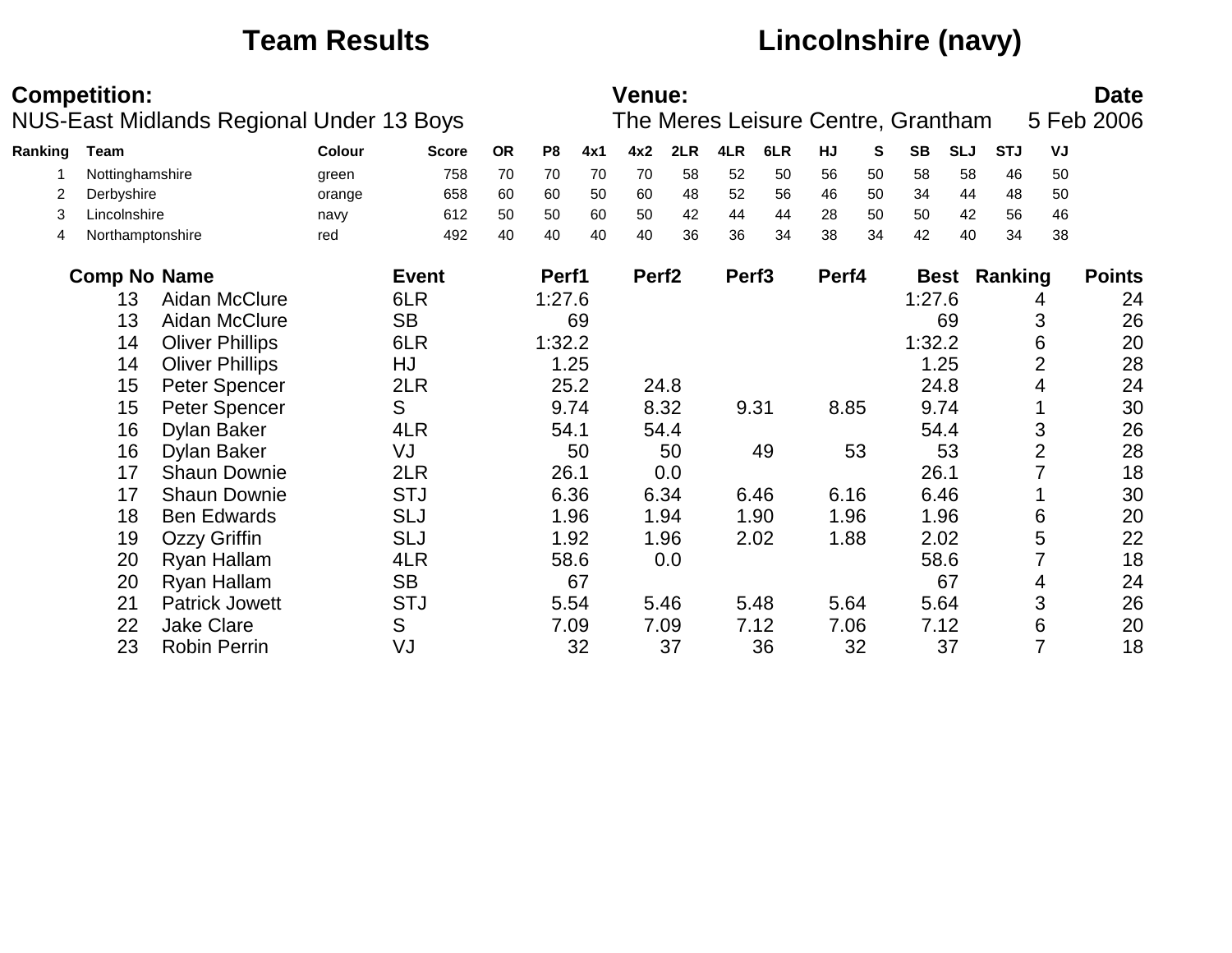# **Team Results Northamptonshire (red)**

|         | <b>Competition:</b> |                       | NUS-East Midlands Regional Under 13 Boys |              |           |        |      | <b>Venue:</b>     |      |                   |      |       |    | The Meres Leisure Centre, Grantham |             |            |                | <b>Date</b><br>5 Feb 2006 |
|---------|---------------------|-----------------------|------------------------------------------|--------------|-----------|--------|------|-------------------|------|-------------------|------|-------|----|------------------------------------|-------------|------------|----------------|---------------------------|
| Ranking | Team                |                       | Colour                                   | <b>Score</b> | <b>OR</b> | P8     | 4x1  | 4x2               | 2LR  | 4LR               | 6LR  | HJ    | S  | <b>SB</b>                          | <b>SLJ</b>  | <b>STJ</b> | VJ             |                           |
|         | Nottinghamshire     |                       | green                                    | 758          | 70        | 70     | 70   | 70                | 58   | 52                | 50   | 56    | 50 | 58                                 | 58          | 46         | 50             |                           |
| 2       | Derbyshire          |                       | orange                                   | 658          | 60        | 60     | 50   | 60                | 48   | 52                | 56   | 46    | 50 | 34                                 | 44          | 48         | 50             |                           |
| 3       | Lincolnshire        |                       | navy                                     | 612          | 50        | 50     | 60   | 50                | 42   | 44                | 44   | 28    | 50 | 50                                 | 42          | 56         | 46             |                           |
| 4       | Northamptonshire    |                       | red                                      | 492          | 40        | 40     | 40   | 40                | 36   | 36                | 34   | 38    | 34 | 42                                 | 40          | 34         | 38             |                           |
|         | <b>Comp No Name</b> |                       |                                          | <b>Event</b> |           | Perf1  |      | Perf <sub>2</sub> |      | Perf <sub>3</sub> |      | Perf4 |    |                                    | <b>Best</b> | Ranking    |                | <b>Points</b>             |
|         | 25                  | <b>Chris Clarke</b>   |                                          | 2LR          |           | 26.9   |      |                   | 0.0  |                   |      |       |    |                                    | 26.9        |            | 8              | 16                        |
|         | 25                  | <b>Chris Clarke</b>   |                                          | S            |           |        | 6.74 |                   | 6.33 | 6.51              |      | 6.35  |    |                                    | 6.74        |            |                | 18                        |
|         | 26                  | <b>Jordon Barns</b>   |                                          | <b>SLJ</b>   |           |        | 2.04 |                   | 2.06 |                   | 2.08 | 2.12  |    |                                    | 2.12        |            | 4              | 24                        |
|         | 27                  | Kalle Wray            |                                          | 2LR          |           |        | 26.0 |                   | 0.0  |                   |      |       |    |                                    | 26.0        |            | 6              | 20                        |
|         | 27                  | Kalle Wray            |                                          | <b>SLJ</b>   |           |        | 1.64 |                   | 1.58 |                   | 1.54 | 1.56  |    |                                    | 1.64        |            | 8              | 16                        |
|         | 28                  | James Heighton        |                                          | HJ           |           |        | 1.00 |                   |      |                   |      |       |    |                                    | 1.00        |            |                | 18                        |
|         | 29                  | <b>Michael Batson</b> |                                          | VJ           |           |        | 30   |                   | 35   |                   | 34   |       | 33 |                                    | 35          |            | 8              | 16                        |
|         | 30                  | Jacob Gardiner-Moon   |                                          | 4LR          |           | 57.1   |      |                   | 0.0  |                   |      |       |    | 57.1                               |             |            | 6              | 20                        |
|         | 30                  | Jacob Gardiner-Moon   |                                          | <b>STJ</b>   |           | 4.70   |      |                   | 4.92 |                   | 4.60 | 4.76  |    |                                    | 4.92        |            |                | 18                        |
|         | 31                  | <b>Robert Male</b>    |                                          | <b>STJ</b>   |           |        | 0.00 |                   | 4.76 |                   | 4.72 | 4.86  |    |                                    | 4.86        |            | 8              | 16                        |
|         | 32                  | <b>Matthew Taylor</b> |                                          | 4LR          |           |        | 59.9 |                   | 0.0  |                   |      |       |    |                                    | 59.9        |            | 8              | 16                        |
|         | 32                  | <b>Matthew Taylor</b> |                                          | <b>SB</b>    |           |        | 65   |                   |      |                   |      |       |    |                                    | 65          |            | $5=$           | 21                        |
|         | 33                  | Jason Underwood       |                                          | 6LR          |           | 1:34.7 |      |                   |      |                   |      |       |    | 1:34.7                             |             |            | $\overline{7}$ | 18                        |
|         | 33                  | Jason Underwood       |                                          | VJ           |           |        | 36   |                   | 43   |                   | 43   |       | 45 |                                    | 45          |            | 5              | 22                        |
|         | 34                  | <b>Edward Foster</b>  |                                          | S            |           |        | 0.00 |                   | 5.00 | 5.21              |      | 4.70  |    | 5.21                               |             |            | 8              | 16                        |
|         | 35                  | <b>Samuel Baker</b>   |                                          | 6LR          |           | 1:36.7 |      |                   |      |                   |      |       |    | 1:36.7                             |             |            | 8              | 16                        |
|         | 35                  | <b>Samuel Baker</b>   |                                          | HJ           |           |        | 1.05 |                   |      |                   |      |       |    |                                    | 1.05        |            | 6              | 20                        |
|         | 36                  | <b>Scott Kendal</b>   |                                          | <b>SB</b>    |           |        | 65   |                   |      |                   |      |       |    |                                    | 65          |            | $5=$           | 21                        |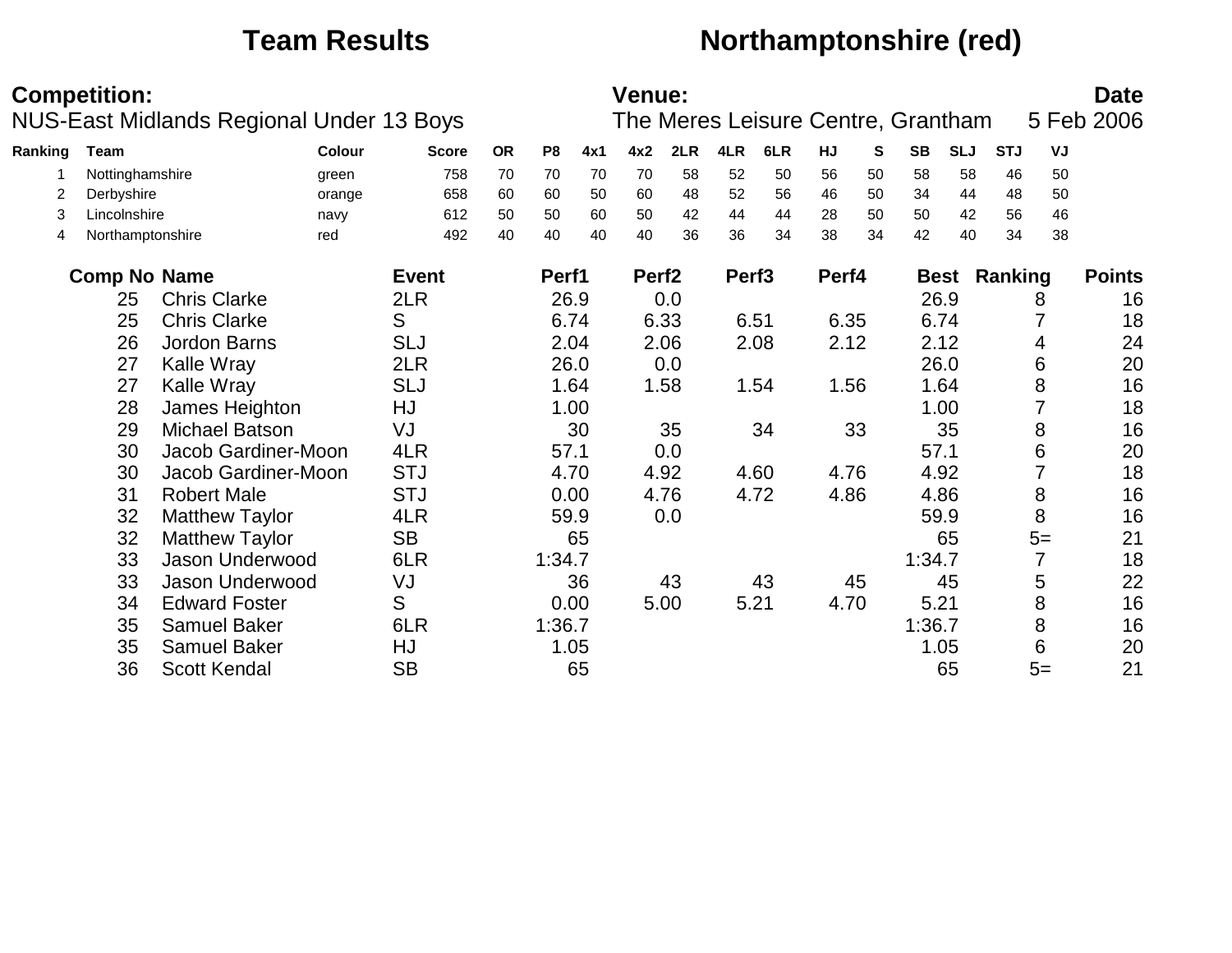# **Team Results Nottinghamshire (green)**

|         | <b>Competition:</b> | NUS-East Midlands Regional Under 13 Boys |                 |              |           |                |      | <b>Venue:</b>     |      |                   |      |       |    | The Meres Leisure Centre, Grantham |             |            |                | <b>Date</b><br>5 Feb 2006 |
|---------|---------------------|------------------------------------------|-----------------|--------------|-----------|----------------|------|-------------------|------|-------------------|------|-------|----|------------------------------------|-------------|------------|----------------|---------------------------|
| Ranking | Team                |                                          | Colour          | <b>Score</b> | <b>OR</b> | P <sub>8</sub> | 4x1  | 4x2               | 2LR  | 4LR               | 6LR  | HJ    | S  | <b>SB</b>                          | <b>SLJ</b>  | <b>STJ</b> | VJ             |                           |
|         | Nottinghamshire     |                                          |                 | 758          | 70        | 70             | 70   | 70                | 58   | 52                | 50   | 56    | 50 | 58                                 | 58          | 46         | 50             |                           |
| 2       | Derbyshire          |                                          | green<br>orange | 658          | 60        | 60             | 50   | 60                | 48   | 52                | 56   | 46    | 50 | 34                                 | 44          | 48         | 50             |                           |
| 3       | Lincolnshire        |                                          | navy            | 612          | 50        | 50             | 60   | 50                | 42   | 44                | 44   | 28    | 50 | 50                                 | 42          | 56         | 46             |                           |
| 4       | Northamptonshire    |                                          | red             | 492          | 40        | 40             | 40   | 40                | 36   | 36                | 34   | 38    | 34 | 42                                 | 40          | 34         | 38             |                           |
|         | <b>Comp No Name</b> |                                          |                 | <b>Event</b> |           | Perf1          |      | Perf <sub>2</sub> |      | Perf <sub>3</sub> |      | Perf4 |    |                                    | <b>Best</b> | Ranking    |                | <b>Points</b>             |
|         | 37                  | <b>Ryan Childs</b>                       |                 | S            |           | 9.27           |      | 8.66              |      |                   | 8.90 | 8.60  |    | 9.27                               |             |            | 2              | 28                        |
|         | 38                  | <b>Richard Crossland</b>                 |                 | VJ           |           |                | 50   |                   | 49   |                   | 46   |       | 48 |                                    | 50          |            | 3              | 26                        |
|         | 39                  | <b>Tom Colins</b>                        |                 | 6LR          |           | 1:22.4         |      |                   |      |                   |      |       |    | 1:22.4                             |             |            | $\overline{2}$ | 28                        |
|         | 39                  | <b>Tom Colins</b>                        |                 | HJ           |           |                | 1.50 |                   |      |                   |      |       |    |                                    | 1.50        |            |                | 30                        |
|         | 40                  | <b>Luke Frost</b>                        |                 | S            |           | 0.00           |      | 6.83              |      |                   | 6.68 | 7.47  |    |                                    | 7.47        |            | 5              | 22                        |
|         | 41                  | Lewis Golledge                           |                 | 4LR          |           | 54.8           |      | 55.7              |      |                   |      |       |    | 55.7                               |             |            | 4              | 24                        |
|         | 41                  | Lewis Golledge                           |                 | VJ           |           |                | 47   |                   | 44   |                   | 48   |       | 47 |                                    | 48          |            | 4              | 24                        |
|         | 42                  | <b>Connor McHale</b>                     |                 | <b>STJ</b>   |           |                | 5.06 |                   | 5.08 |                   | 4.82 | 4.86  |    |                                    | 5.08        |            | 5              | 22                        |
|         | 43                  | Perry Offler                             |                 | <b>SB</b>    |           |                | 80   |                   |      |                   |      |       |    |                                    | 80          |            |                | 30                        |
|         | 44                  | Nicholas Lynch                           |                 | <b>SLJ</b>   |           | 2.02           |      |                   | 2.06 |                   | 2.11 | 2.14  |    |                                    | 2.14        |            | 2              | 28                        |
|         | 45                  | <b>Tom Bailey</b>                        |                 | 4LR          |           | 54.4           |      |                   | 53.8 |                   |      |       |    |                                    | 53.8        |            | $\overline{2}$ | 28                        |
|         | 45                  | <b>Tom Bailey</b>                        |                 | HJ           |           |                | 1.25 |                   |      |                   |      |       |    |                                    | 1.25        |            | 3              | 26                        |
|         | 46                  | Mark Thompson                            |                 | 6LR          |           | 1:28.6         |      |                   |      |                   |      |       |    | 1:28.6                             |             |            | 5              | 22                        |
|         | 46                  | Mark Thompson                            |                 | <b>SB</b>    |           |                | 73   |                   |      |                   |      |       |    |                                    | 73          |            | $\overline{2}$ | 28                        |
|         | 47                  | <b>Ross Chiltern</b>                     |                 | 2LR          |           | 23.7           |      | 23.5              |      |                   |      |       |    | 23.5                               |             |            |                | 30                        |
|         | 47                  | <b>Ross Chiltern</b>                     |                 | <b>SLJ</b>   |           | 2.08           |      |                   | 2.14 |                   | 2.22 | 2.18  |    |                                    | 2.22        |            |                | 30                        |
|         | 48                  | <b>Steven Samson</b>                     |                 | 2LR          |           |                | 25.8 |                   | 23.6 |                   |      |       |    |                                    | 23.6        |            | $\overline{2}$ | 28                        |
|         | 48                  | <b>Steven Samson</b>                     |                 | <b>STJ</b>   |           | 4.90           |      |                   | 5.02 |                   | 5.14 | 5.38  |    | 5.38                               |             |            | 4              | 24                        |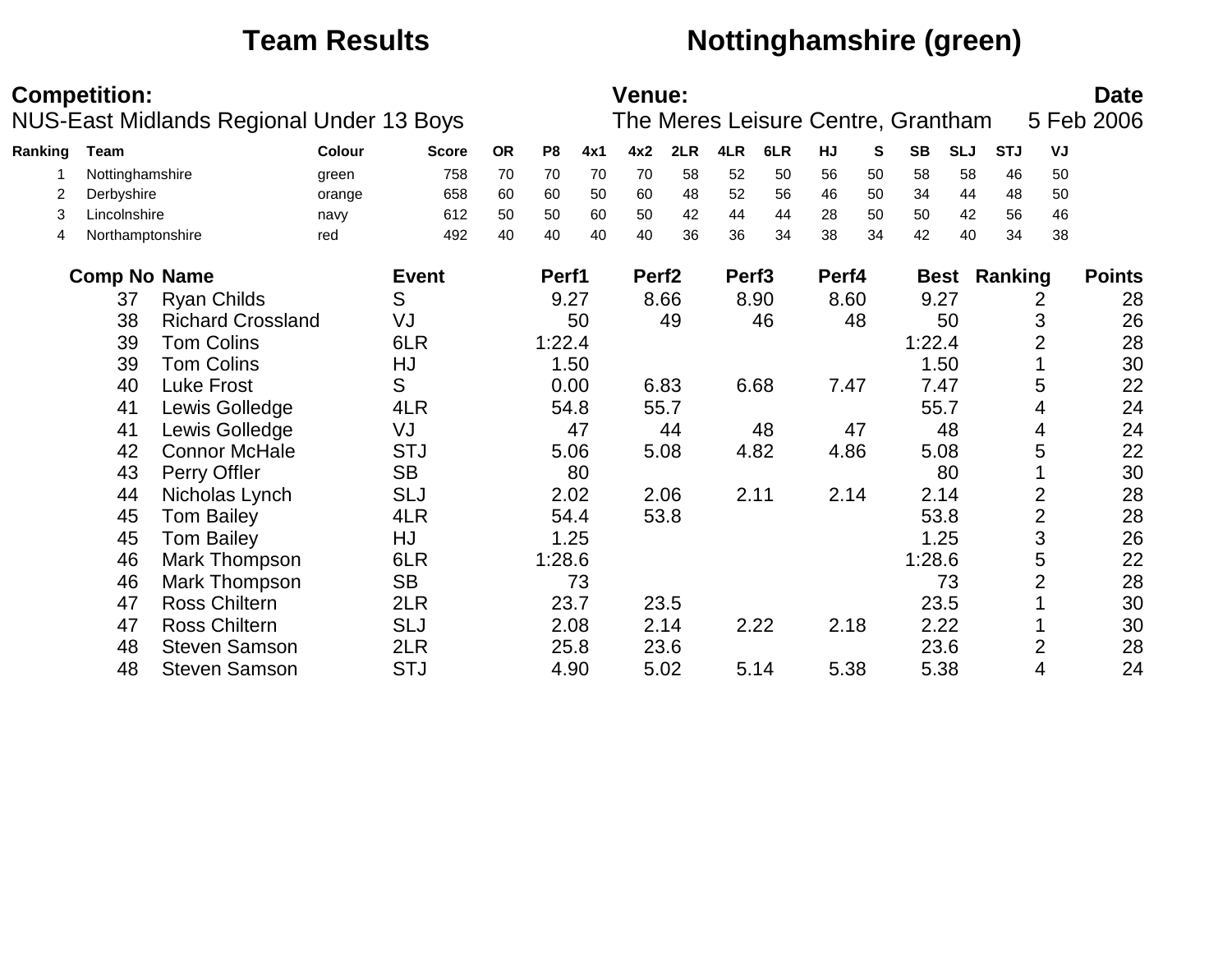# **Event Official Results Sheet Obstacle Relay**

| <b>Competition:</b>      |    |                  | NUS-East Midlands Regional Under 13 Boys | Venue: |       | The Meres Leisure Centre, Grantham |               | <b>Date</b><br>5 Feb 2006 |
|--------------------------|----|------------------|------------------------------------------|--------|-------|------------------------------------|---------------|---------------------------|
| <b>Ranking Code Team</b> |    |                  | Colour                                   | Heat   | Final | <b>Performance</b>                 | <b>Points</b> |                           |
|                          | 04 | Nottinghamshire  | green                                    | 1:25.5 | 0.0   | 1:25.5                             | 70            |                           |
|                          | 01 | Derbyshire       | orange                                   | 1:27.3 | 0.0   | 1:27.3                             | 60            |                           |
|                          | 02 | Lincolnshire     | navy                                     | 1:28.6 | 0.0   | 1:28.6                             | 50            |                           |
| 4                        | 03 | Northamptonshire | red                                      | 1:36.7 | 0.0   | 1:36.7                             | 40            |                           |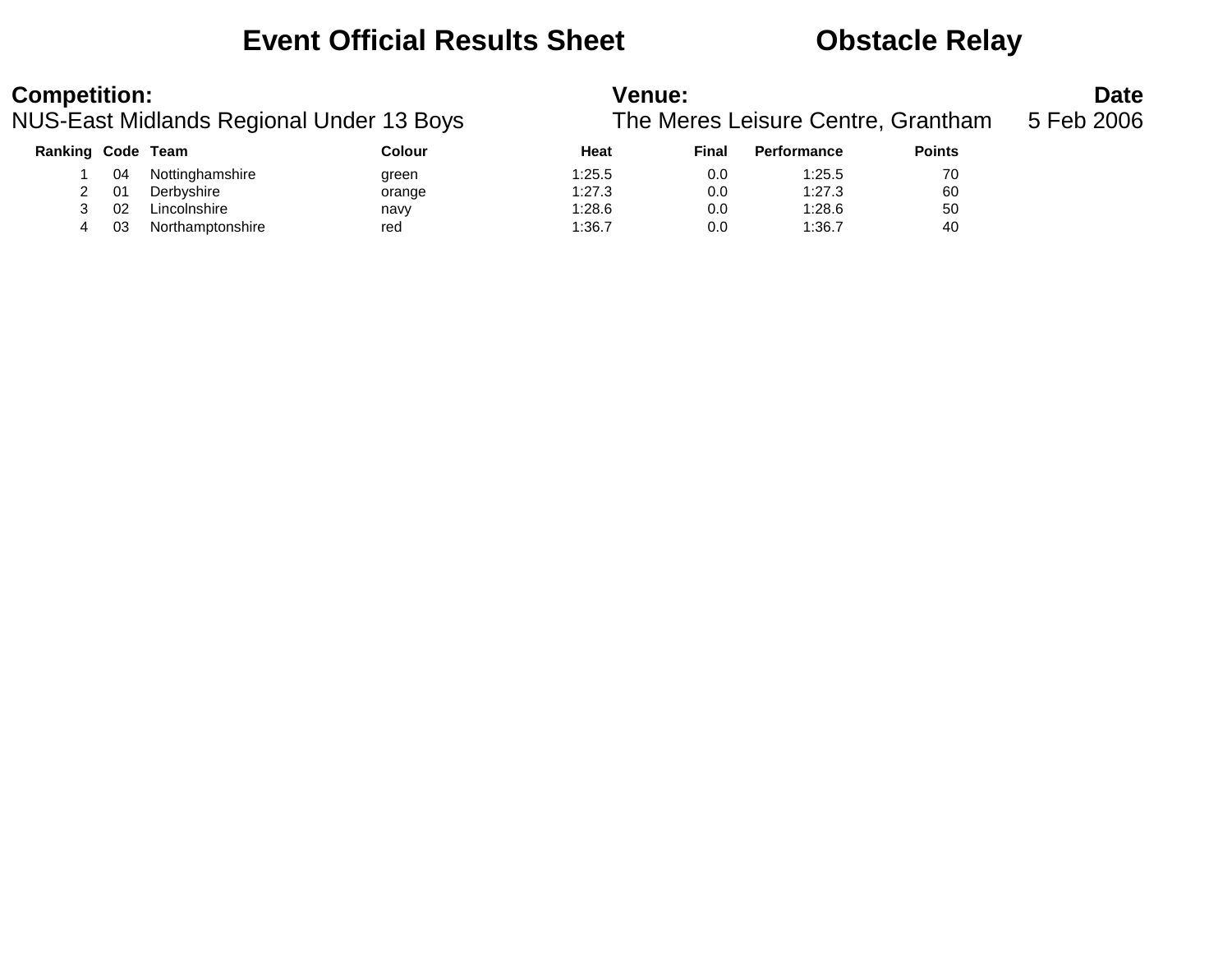### **Results Sheet 2 Lap Race**

NUS-East Midlands Regional Under 13 Boys

| Ranking             |                  | Team             |               | Colour            |                  | <b>Points</b> |             |               |
|---------------------|------------------|------------------|---------------|-------------------|------------------|---------------|-------------|---------------|
|                     |                  | Nottinghamshire  |               | green             |                  | 58            |             |               |
| 2                   |                  | Derbyshire       |               | orange            |                  | 48            |             |               |
| 3                   |                  | Lincolnshire     |               | navy              |                  | 42            |             |               |
| 4                   |                  | Northamptonshire |               | red               |                  | 36            |             |               |
| <b>Ranking Team</b> |                  |                  | <b>Colour</b> | <b>BibNo Name</b> |                  |               | <b>Best</b> | <b>Points</b> |
|                     | Nottinghamshire  |                  | green         |                   | 47 Ross Chiltern |               | 23.5        | 30            |
| 2                   | Nottinghamshire  |                  | green         |                   | 48 Steven Samson |               | 23.6        | 28            |
| 3                   | Derbyshire       |                  | orange        |                   | 1 Scott Douglas  |               | 24.3        | 26            |
| 4                   | Lincolnshire     |                  | navy          |                   | 15 Peter Spencer |               | 24.8        | 24            |
| 5                   | Derbyshire       |                  | orange        |                   | 2 Sam Glenn      |               | 25.3        | 22            |
| 6                   | Northamptonshire |                  | red           |                   | 27 Kalle Wray    |               | 26.0        | 20            |
|                     | Lincolnshire     |                  | navy          |                   | 17 Shaun Downie  |               | 26.1        | 18            |
| 8                   | Northamptonshire |                  | red           |                   | 25 Chris Clarke  |               | 26.9        | 16            |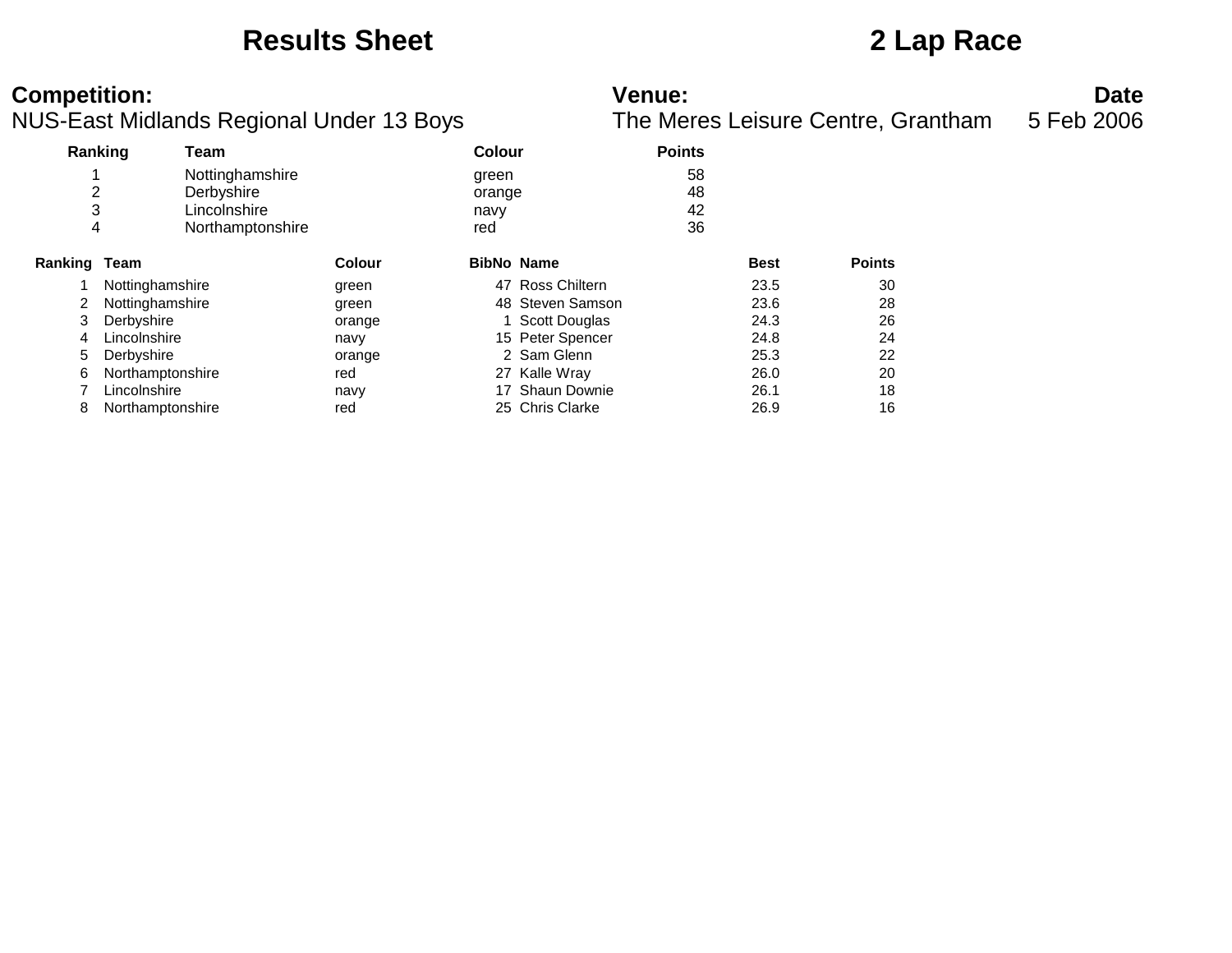### **Results Sheet 4 Lap Race**

NUS-East Midlands Regional Under 13 Boys

|                     | Ranking          | Team             |               | Colour            |                        | <b>Points</b> |             |               |
|---------------------|------------------|------------------|---------------|-------------------|------------------------|---------------|-------------|---------------|
|                     | $1 =$            | Derbyshire       |               | orange            |                        | 52            |             |               |
|                     | 1=               | Nottinghamshire  |               | green             |                        | 52            |             |               |
| 3                   |                  | Lincolnshire     |               | navy              |                        | 44            |             |               |
| 4                   |                  | Northamptonshire |               | red               |                        | 36            |             |               |
| <b>Ranking Team</b> |                  |                  | <b>Colour</b> | <b>BibNo Name</b> |                        |               | <b>Best</b> | <b>Points</b> |
|                     | Derbyshire       |                  | orange        |                   | 5 Joe Holt             |               | 52.2        | 30            |
| 2                   | Nottinghamshire  |                  | green         |                   | 45 Tom Bailey          |               | 53.8        | 28            |
| 3                   | Lincolnshire     |                  | navy          |                   | 16 Dylan Baker         |               | 54.4        | 26            |
| 4                   | Nottinghamshire  |                  | green         |                   | 41 Lewis Golledge      |               | 55.7        | 24            |
| 5                   | Derbyshire       |                  | orange        |                   | 3 Charlie Waterhouse   |               | 56.0        | 22            |
| 6                   | Northamptonshire |                  | red           |                   | 30 Jacob Gardiner-Moon |               | 57.1        | 20            |
|                     | Lincolnshire     |                  | navy          |                   | 20 Ryan Hallam         |               | 58.6        | 18            |
| 8                   | Northamptonshire |                  | red           |                   | 32 Matthew Taylor      |               | 59.9        | 16            |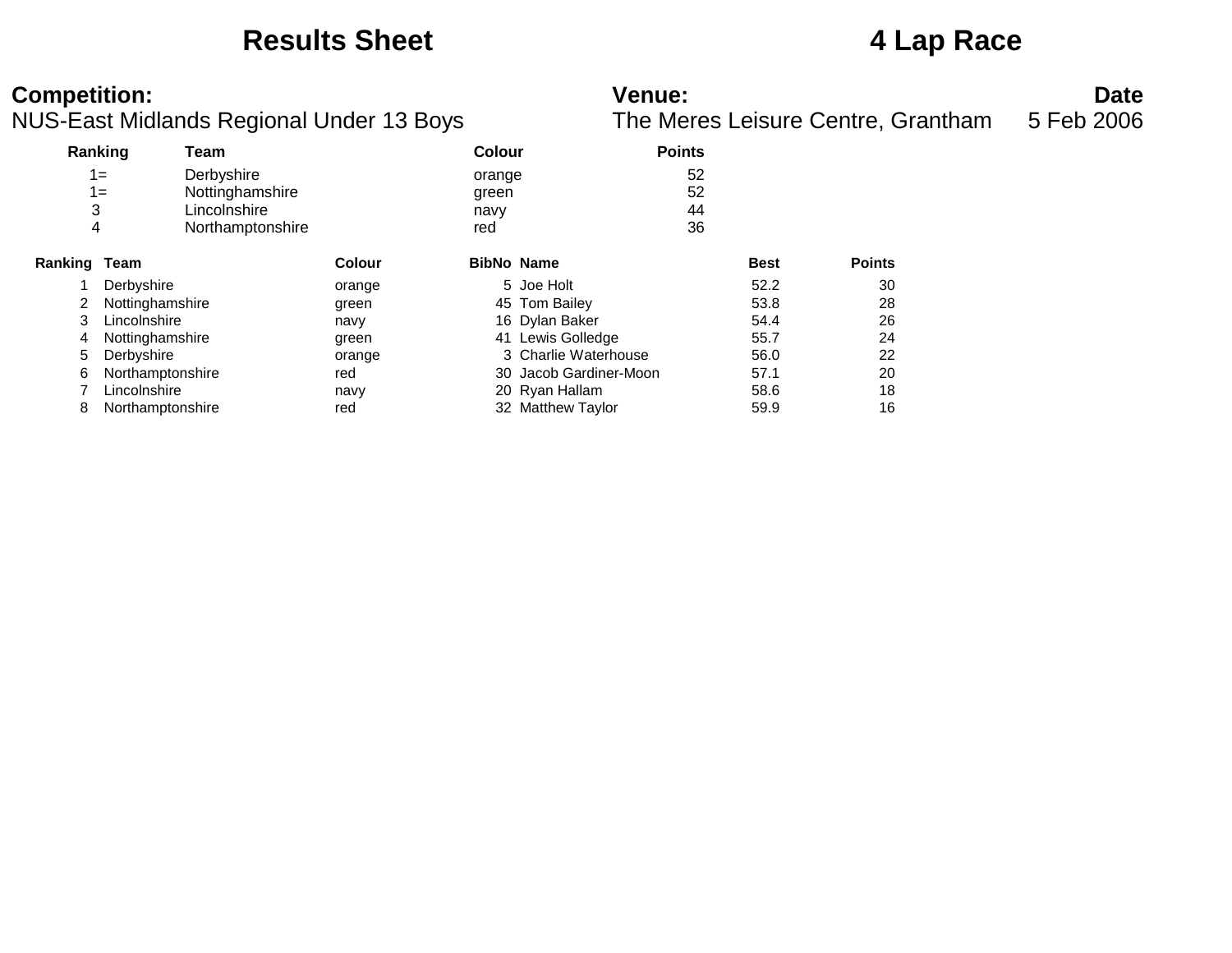### **Results Sheet 6 Lap Time Trial**

**Competition:**<br>**Date**<br>The Meres Leisure Centre, Grantham 5 Feb 2006<br>The Meres Leisure Centre, Grantham 5 Feb 2006 NUS-East Midlands Regional Under 13 Boys The Meres Leisure Centre, Grantham 5 Feb 2006

|                | Ranking          | Team             |               | Colour            |                    | <b>Points</b> |             |               |
|----------------|------------------|------------------|---------------|-------------------|--------------------|---------------|-------------|---------------|
|                |                  | Derbyshire       |               | orange            |                    | 56            |             |               |
| $\overline{2}$ |                  | Nottinghamshire  |               | green             |                    | 50            |             |               |
| 3              |                  | Lincolnshire     |               | navy              |                    | 44            |             |               |
| 4              |                  | Northamptonshire |               | red               |                    | 34            |             |               |
| Ranking Team   |                  |                  | <b>Colour</b> | <b>BibNo Name</b> |                    |               | <b>Best</b> | <b>Points</b> |
|                | Derbyshire       |                  | orange        |                   | 4 Michael Bosworth |               | 1:21.9      | 30            |
| 2              | Nottinghamshire  |                  | green         |                   | 39 Tom Colins      |               | 1:22.4      | 28            |
| 3              | Derbyshire       |                  | orange        |                   | 7 Ben Connor       |               | 1:25.3      | 26            |
| 4              | Lincolnshire     |                  | navy          |                   | 13 Aidan McClure   |               | 1:27.6      | 24            |
| 5              | Nottinghamshire  |                  | green         |                   | 46 Mark Thompson   |               | 1:28.6      | 22            |
| 6              | Lincolnshire     |                  | navy          |                   | 14 Oliver Phillips |               | 1:32.2      | 20            |
|                | Northamptonshire |                  | red           |                   | 33 Jason Underwood |               | 1:34.7      | 18            |
| 8              | Northamptonshire |                  | red           |                   | 35 Samuel Baker    |               | 1:36.7      | 16            |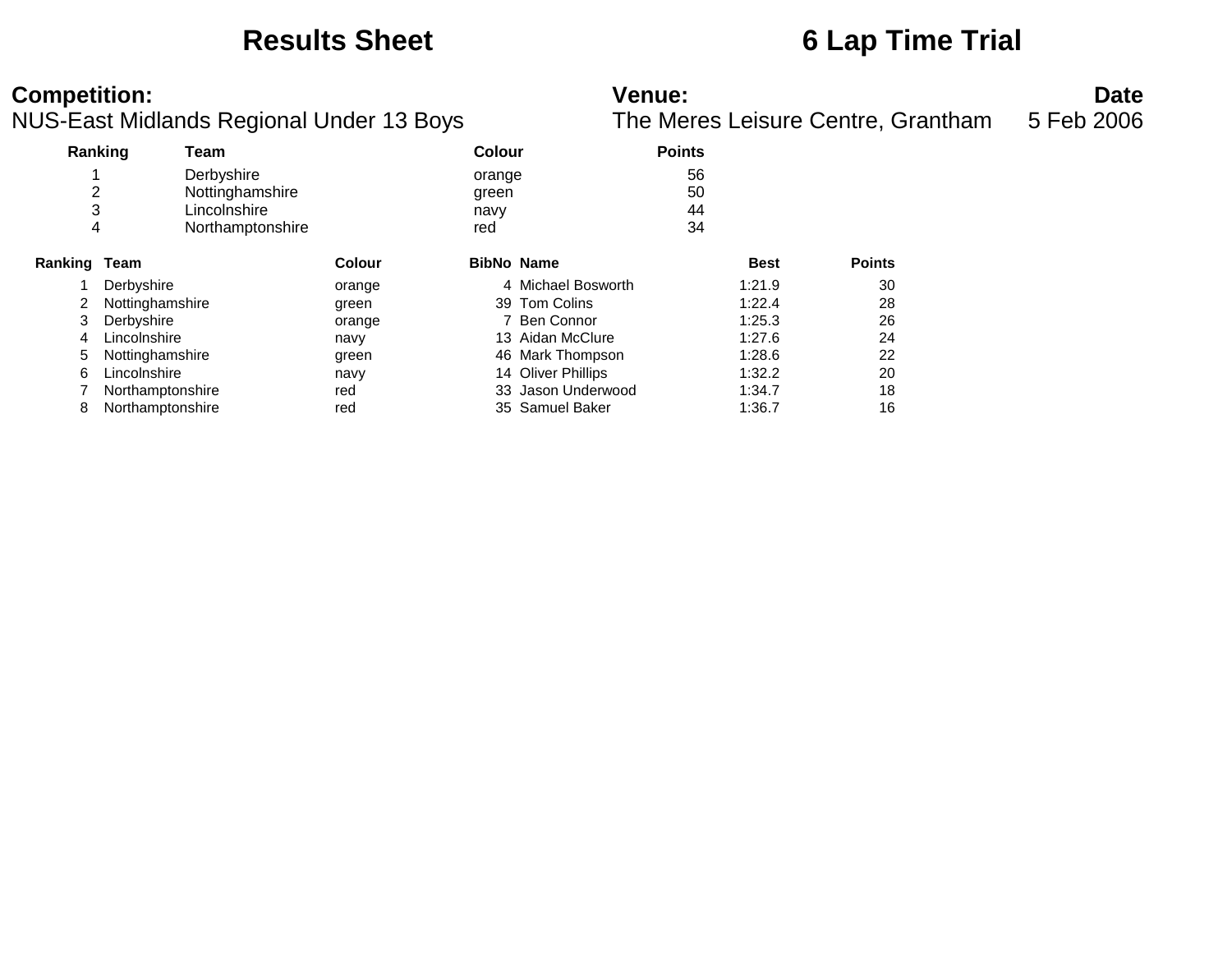### **Event Official Results Sheet 8 Lap Paarlauf**

| <b>Competition:</b> |    |                  | NUS-East Midlands Regional Under 13 Boys | <b>Venue:</b> |       | The Meres Leisure Centre, Grantham |               | <b>Date</b><br>5 Feb 2006 |
|---------------------|----|------------------|------------------------------------------|---------------|-------|------------------------------------|---------------|---------------------------|
| Ranking Code Team   |    |                  | Colour                                   | Heat          | Final | <b>Performance</b>                 | <b>Points</b> |                           |
|                     | 04 | Nottinghamshire  | green                                    | 1:42.2        | 0.0   | 1:42.2                             | 70            |                           |
|                     | 01 | Derbyshire       | orange                                   | 1:49.3        | 0.0   | 1:49.3                             | 60            |                           |
|                     | 02 | Lincolnshire     | navy                                     | 1:51.9        | 0.0   | 1:51.9                             | 50            |                           |
| 4                   | 03 | Northamptonshire | red                                      | 1:56.3        | 0.0   | 1:56.3                             | 40            |                           |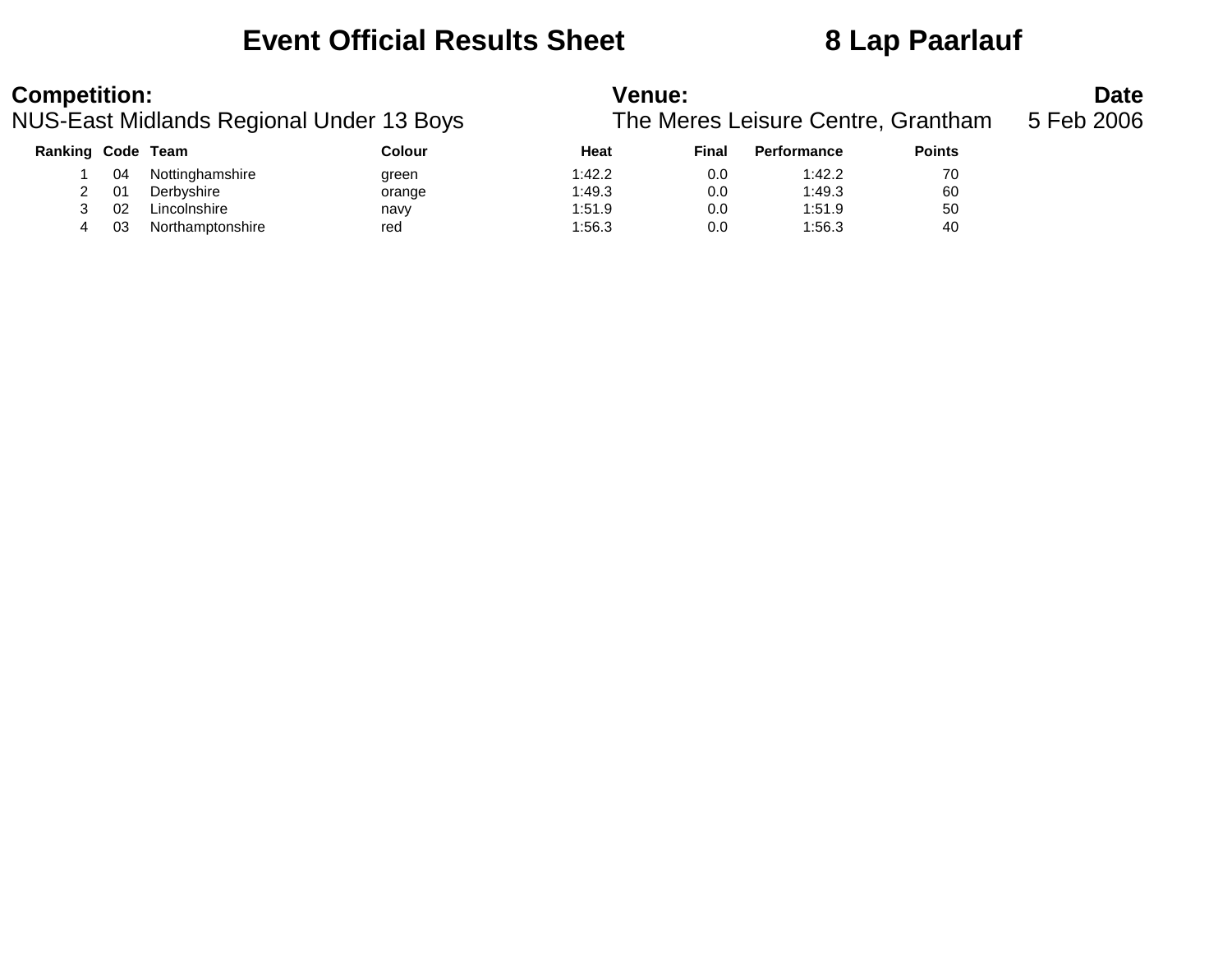### **Event Official Results Sheet 4 x 1 Lap Relay**

| <b>Competition:</b>      |    | NUS-East Midlands Regional Under 13 Boys |        | <b>Venue:</b> |       | The Meres Leisure Centre, Grantham |               | <b>Date</b><br>5 Feb 2006 |
|--------------------------|----|------------------------------------------|--------|---------------|-------|------------------------------------|---------------|---------------------------|
| <b>Ranking Code Team</b> |    |                                          | Colour | Heat          | Final | <b>Performance</b>                 | <b>Points</b> |                           |
|                          | 04 | Nottinghamshire                          | green  | 49.4          | 0.0   | 49.4                               | 70            |                           |
|                          | 02 | Lincolnshire                             | navy   | 54.0          | 0.0   | 54.0                               | 60            |                           |
| 3                        | 01 | Derbyshire                               | orange | 54.8          | 0.0   | 54.8                               | 50            |                           |
| 4                        | 03 | Northamptonshire                         | red    | 59.4          | 0.0   | 59.4                               | 40            |                           |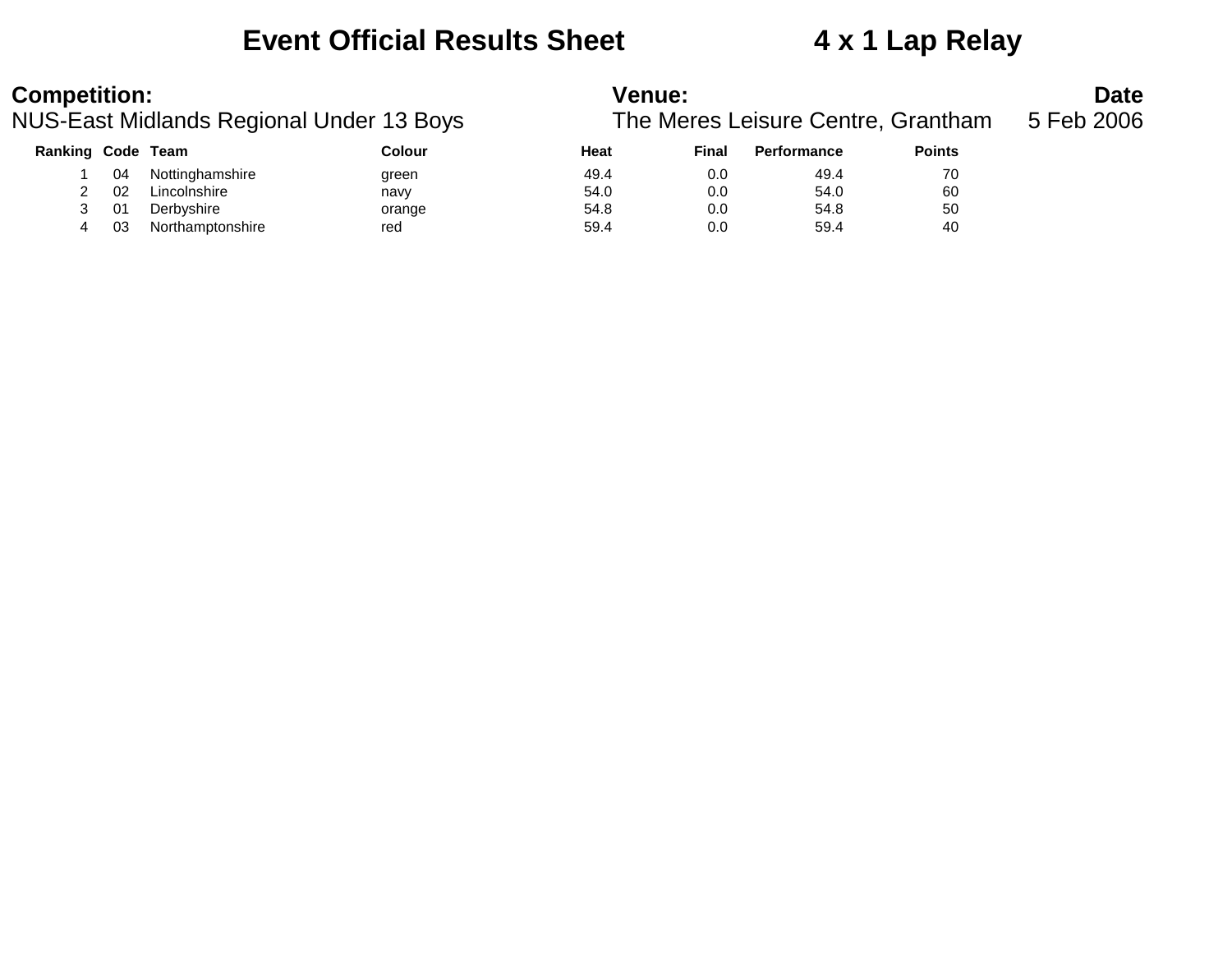### **Event Official Results Sheet 4 x 2 Lap Relay**

| <b>Competition:</b> |     | NUS-East Midlands Regional Under 13 Boys |        | <b>Venue:</b> |       | The Meres Leisure Centre, Grantham |               | <b>Date</b><br>5 Feb 2006 |
|---------------------|-----|------------------------------------------|--------|---------------|-------|------------------------------------|---------------|---------------------------|
| Ranking Code Team   |     |                                          | Colour | Heat          | Final | <b>Performance</b>                 | <b>Points</b> |                           |
|                     | 04  | Nottinghamshire                          | green  | 1:37.7        | 0.0   | 1:37.7                             | 70            |                           |
|                     | -01 | Derbyshire                               | orange | 1:39.9        | 0.0   | 1:39.9                             | 60            |                           |
|                     | 02  | Lincolnshire                             | navy   | 1:45.1        | 0.0   | 1:45.1                             | 50            |                           |
| 4                   | 03  | Northamptonshire                         | red    | 1:50.7        | 0.0   | 1:50.7                             | 40            |                           |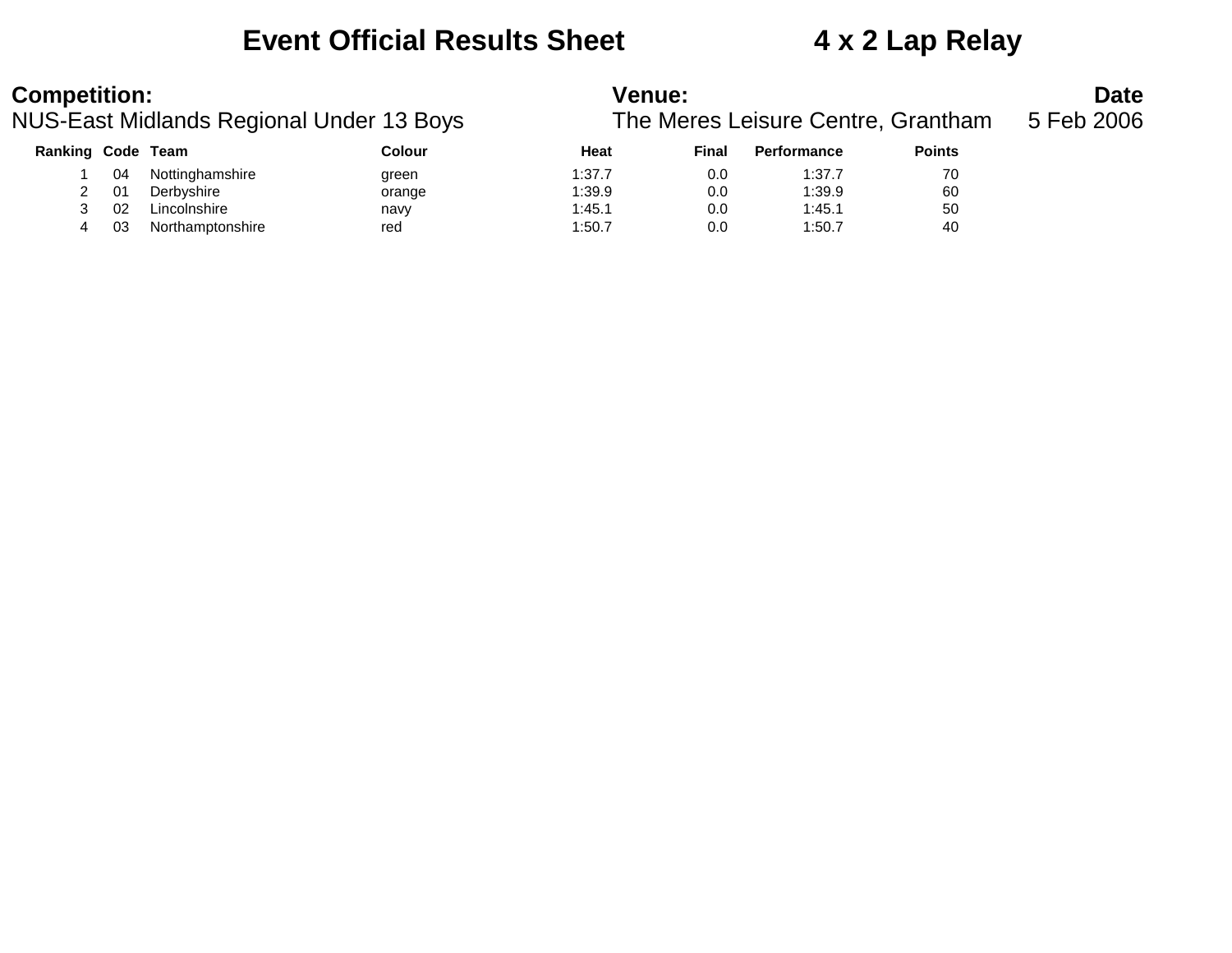### Results Sheet **High Jump**

### **Competition: Venue: Date**

|                                          | --------                                      | ----- |
|------------------------------------------|-----------------------------------------------|-------|
| NUS-East Midlands Regional Under 13 Boys | The Meres Leisure Centre, Grantham 5 Feb 2006 |       |

|              | Ranking          | Team             |               | Colour            |                      | <b>Points</b> |             |               |
|--------------|------------------|------------------|---------------|-------------------|----------------------|---------------|-------------|---------------|
| 4            |                  | Nottinghamshire  |               | green             |                      | 56            |             |               |
| 2            |                  | Derbyshire       |               | orange            |                      | 46            |             |               |
| 3            |                  | Northamptonshire |               | red               |                      | 38            |             |               |
| 4            |                  | Lincolnshire     |               | navy              |                      | 28            |             |               |
| Ranking Team |                  |                  | <b>Colour</b> | <b>BibNo Name</b> |                      |               | <b>Best</b> | <b>Points</b> |
|              | Nottinghamshire  |                  | green         |                   | 39 Tom Colins        |               | 1.50        | 30            |
| 2            | Lincolnshire     |                  | navy          |                   | 14 Oliver Phillips   |               | 1.25        | 28            |
| 3            | Nottinghamshire  |                  | green         |                   | 45 Tom Bailey        |               | 1.25        | 26            |
| 4            | Derbyshire       |                  | orange        |                   | 7 Ben Connor         |               | 1.20        | 24            |
| 5            | Derbyshire       |                  | orange        |                   | <b>Scott Douglas</b> |               | 1.20        | 22            |
| 6            | Northamptonshire |                  | red           |                   | 35 Samuel Baker      |               | 1.05        | 20            |
|              | Northamptonshire |                  | red           |                   | 28 James Heighton    |               | 1.00        | 18            |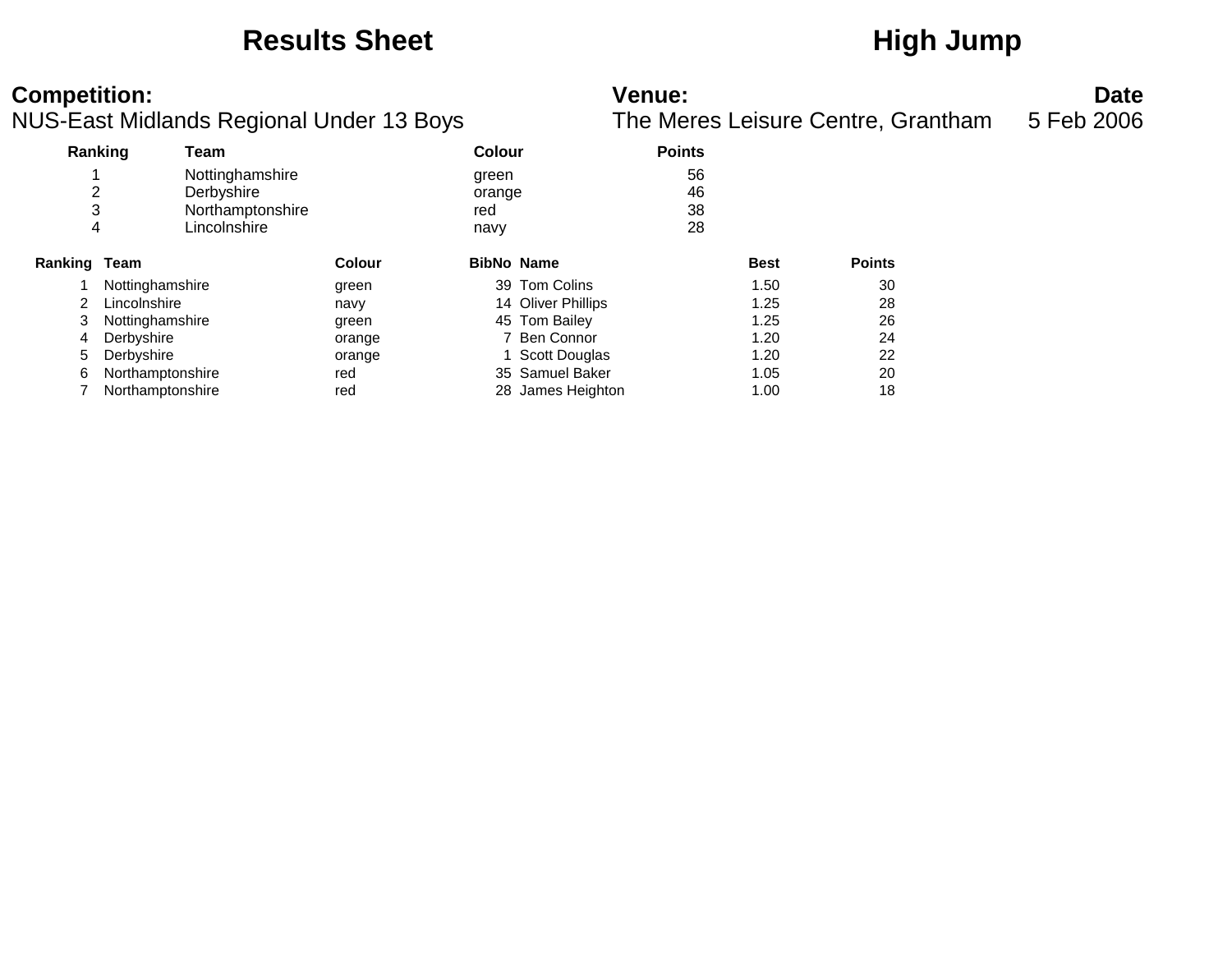### **Results Sheet Shot**

| <b>Competition:</b>                      | Venue:                                        | <b>Date</b> |
|------------------------------------------|-----------------------------------------------|-------------|
| NUS-East Midlands Regional Under 13 Boys | The Meres Leisure Centre, Grantham 5 Feb 2006 |             |

|              | Ranking          | Team             |               | <b>Colour</b> |                   | <b>Points</b> |             |               |
|--------------|------------------|------------------|---------------|---------------|-------------------|---------------|-------------|---------------|
|              | $1 =$            | Derbyshire       |               | orange        |                   | 50            |             |               |
|              | $1 =$            | Lincolnshire     |               | navy          |                   | 50            |             |               |
|              | $1 =$            | Nottinghamshire  |               | green         |                   | 50            |             |               |
| 4            |                  | Northamptonshire |               | red           |                   | 34            |             |               |
| Ranking Team |                  |                  | <b>Colour</b> |               | <b>BibNo Name</b> |               | <b>Best</b> | <b>Points</b> |
|              | Lincolnshire     |                  | navy          |               | 15 Peter Spencer  |               | 9.74        | 30            |
|              | Nottinghamshire  |                  | green         |               | 37 Ryan Childs    |               | 9.27        | 28            |
| 3            | Derbyshire       |                  | orange        |               | 8 Jack Preece     |               | 9.15        | 26            |
| 4            | Derbyshire       |                  | orange        |               | 9 Kingsley Wyatt  |               | 8.14        | 24            |
| 5            | Nottinghamshire  |                  | green         |               | 40 Luke Frost     |               | 7.47        | 22            |
| 6            | Lincolnshire     |                  | navy          |               | 22 Jake Clare     |               | 7.12        | 20            |
|              | Northamptonshire |                  | red           |               | 25 Chris Clarke   |               | 6.74        | 18            |
| 8            | Northamptonshire |                  | red           |               | 34 Edward Foster  |               | 5.21        | 16            |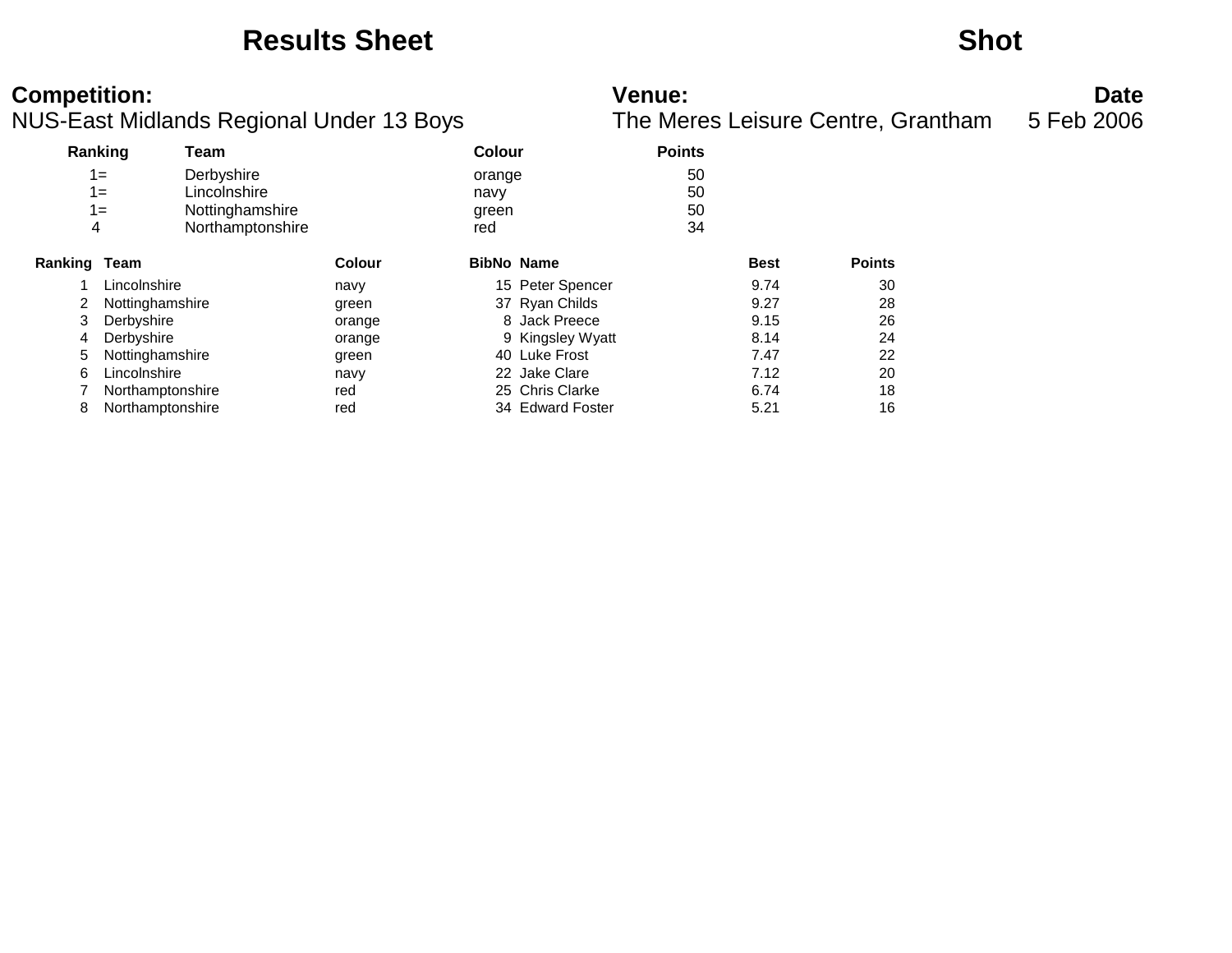### **Results Sheet <b>Speed Bounce Speed Bounce**

NUS-East Midlands Regional Under 13 Boys

|                     | Ranking          | Team             |               | Colour            |                   | <b>Points</b> |       |               |
|---------------------|------------------|------------------|---------------|-------------------|-------------------|---------------|-------|---------------|
|                     |                  | Nottinghamshire  |               | green             |                   | 58            |       |               |
| 2                   |                  | Lincolnshire     |               | navy              |                   | 50            |       |               |
| 3                   |                  | Northamptonshire |               | red               |                   | 42            |       |               |
| 4                   |                  | Derbyshire       |               | orange            |                   | 34            |       |               |
| <b>Ranking Team</b> |                  |                  | <b>Colour</b> | <b>BibNo Name</b> |                   |               | Total | <b>Points</b> |
|                     | Nottinghamshire  |                  | green         |                   | 43 Perry Offler   |               | 80    | 30            |
| 2                   | Nottinghamshire  |                  | green         |                   | 46 Mark Thompson  |               | 73    | 28            |
| 3                   | Lincolnshire     |                  | navy          |                   | 13 Aidan McClure  |               | 69    | 26            |
| 4                   | Lincolnshire     |                  | navy          |                   | 20 Ryan Hallam    |               | 67    | 24            |
| $5=$                | Northamptonshire |                  | red           |                   | 32 Matthew Taylor |               | 65    | 21            |
| $5=$                | Northamptonshire |                  | red           |                   | 36 Scott Kendal   |               | 65    | 21            |
|                     | Derbyshire       |                  | orange        |                   | 12 Anthony Little |               | 62    | 18            |
| 8                   | Derbyshire       |                  | orange        |                   | 6 Matt Kirkland   |               | 61    | 16            |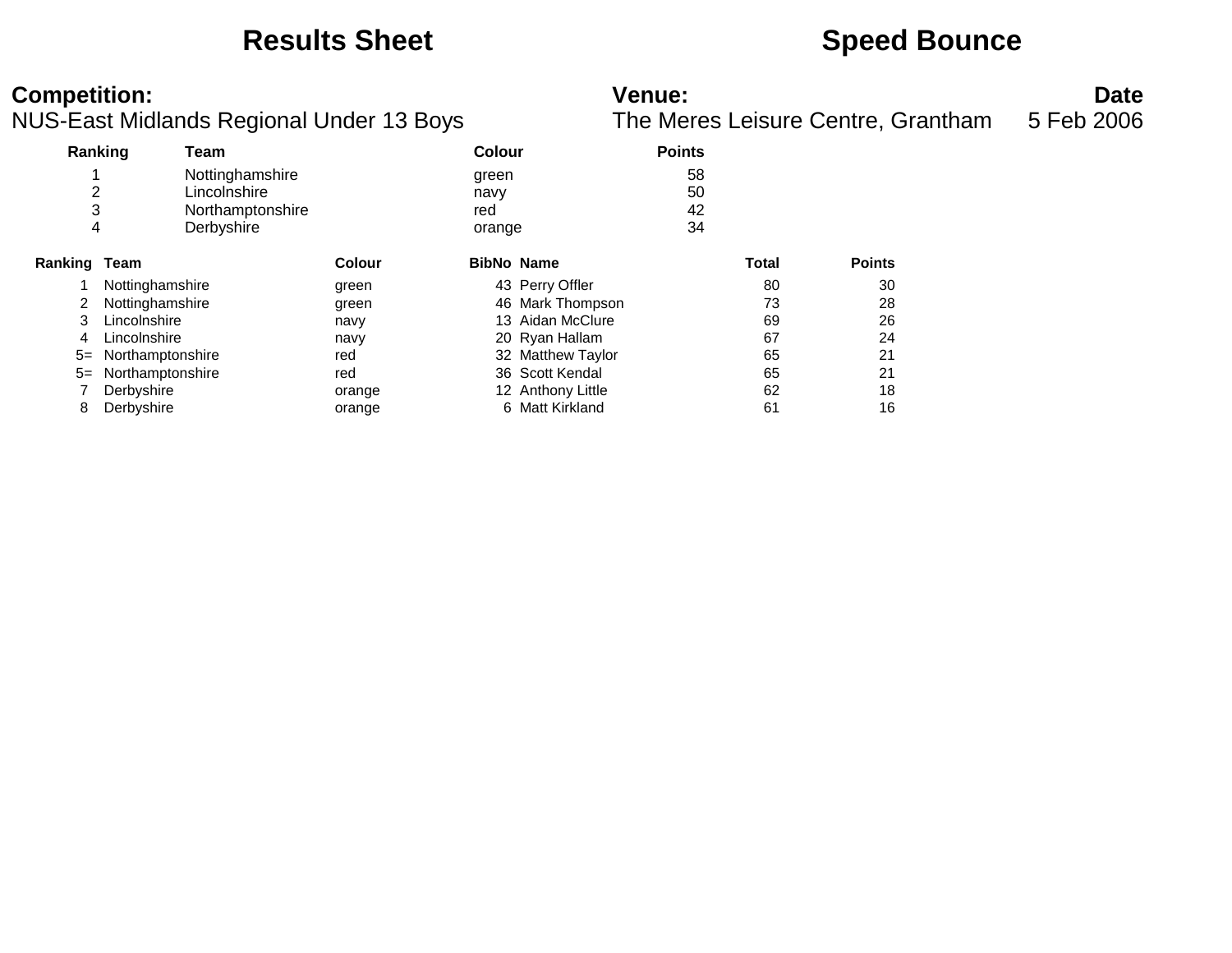### **Results Sheet Standing Long Jump**

| <b>Competition:</b>                      | <b>Venue:</b>                      | <b>Date</b> |
|------------------------------------------|------------------------------------|-------------|
| NUS-East Midlands Regional Under 13 Boys | The Meres Leisure Centre, Grantham | 5 Feb 2006  |

|              | Ranking          | Team             |        | Colour            |                   | <b>Points</b> |             |               |
|--------------|------------------|------------------|--------|-------------------|-------------------|---------------|-------------|---------------|
|              |                  | Nottinghamshire  |        | green             |                   | 58            |             |               |
| 2            |                  | Derbyshire       |        | orange            |                   | 44            |             |               |
| 3            |                  | Lincolnshire     |        | navy              |                   | 42            |             |               |
| 4            |                  | Northamptonshire |        | red               |                   | 40            |             |               |
| Ranking Team |                  |                  | Colour | <b>BibNo Name</b> |                   |               | <b>Best</b> | <b>Points</b> |
|              | Nottinghamshire  |                  | green  |                   | 47 Ross Chiltern  |               | 2.22        | 30            |
|              | Nottinghamshire  |                  | green  |                   | 44 Nicholas Lynch |               | 2.14        | 28            |
| 3            | Derbyshire       |                  | orange |                   | 2 Sam Glenn       |               | 2.12        | 26            |
| 4            | Northamptonshire |                  | red    |                   | 26 Jordon Barns   |               | 2.12        | 24            |
| 5            | Lincolnshire     |                  | navy   |                   | 19 Ozzy Griffin   |               | 2.02        | 22            |
| 6            | Lincolnshire     |                  | navy   |                   | 18 Ben Edwards    |               | 1.96        | 20            |
|              | Derbyshire       |                  | orange |                   | 5 Joe Holt        |               | 1.82        | 18            |
| 8            | Northamptonshire |                  | red    |                   | 27 Kalle Wray     |               | 1.64        | 16            |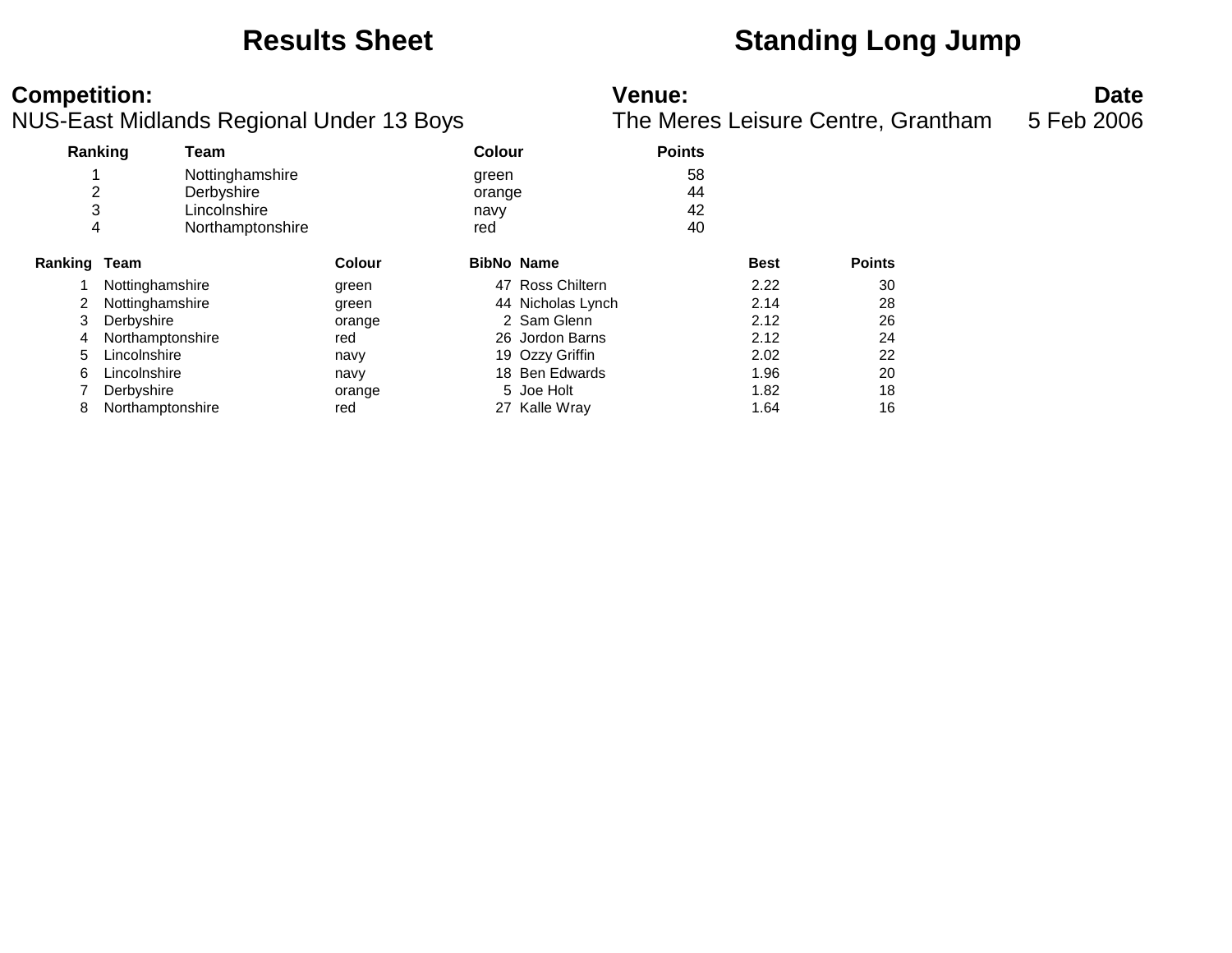### **Results Sheet Standing Triple Jump**

NUS-East Midlands Regional Under 13 Boys

|                     | Ranking          | Team             |               | Colour |                        | <b>Points</b> |             |               |
|---------------------|------------------|------------------|---------------|--------|------------------------|---------------|-------------|---------------|
|                     |                  | Lincolnshire     |               | navy   |                        | 56            |             |               |
| 2                   |                  | Derbyshire       |               | orange |                        | 48            |             |               |
| 3                   |                  | Nottinghamshire  |               | green  |                        | 46            |             |               |
| 4                   |                  | Northamptonshire |               | red    |                        | 34            |             |               |
| <b>Ranking Team</b> |                  |                  | <b>Colour</b> |        | <b>BibNo Name</b>      |               | <b>Best</b> | <b>Points</b> |
|                     | Lincolnshire     |                  | navy          |        | 17 Shaun Downie        |               | 6.46        | 30            |
| 2                   | Derbyshire       |                  | orange        |        | 3 Charlie Waterhouse   |               | 6.08        | 28            |
| 3                   | Lincolnshire     |                  | navy          |        | 21 Patrick Jowett      |               | 5.64        | 26            |
| 4                   | Nottinghamshire  |                  | green         |        | 48 Steven Samson       |               | 5.38        | 24            |
| 5                   | Nottinghamshire  |                  | green         |        | 42 Connor McHale       |               | 5.08        | 22            |
| 6                   | Derbyshire       |                  | orange        |        | 10 Ryan Dickens        |               | 5.04        | 20            |
|                     | Northamptonshire |                  | red           |        | 30 Jacob Gardiner-Moon |               | 4.92        | 18            |
| 8                   | Northamptonshire |                  | red           |        | 31 Robert Male         |               | 4.86        | 16            |